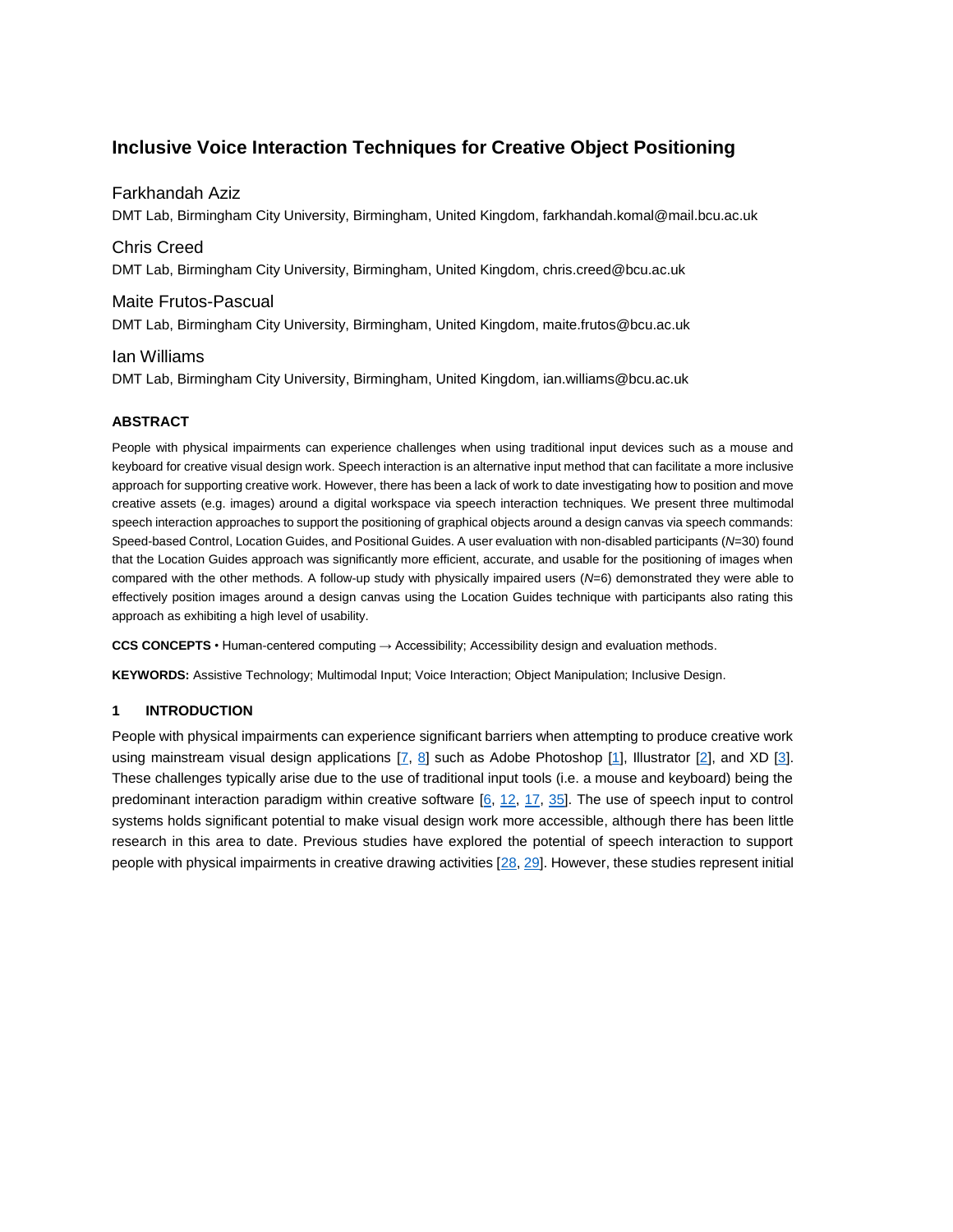investigations and there remain several key areas that require further research to understand more deeply the potential of this technology in a creative domain. One crucial area where there has been a lack of work to date is around how graphical objects can efficiently be positioned around a digital canvas. A traditional mouse and keyboard input combination enables users to rapidly move digital objects around a design canvas such as nudging an object into a specific position or snapping to an alignment guide [\[9,](#page-12-8) [21\]](#page-13-3). This is an essential component of controlling graphical design interfaces, yet it is unclear how this could be facilitated via voice interaction.

We address the lack of research in this area through developing and investigating new interaction techniques to support people with physical impairments in positioning graphical objects around a digital canvas. By "physical impairments", we primarily refer to people who experience barriers in using traditional input devices (e.g. people with motor neurone disease, cerebral palsy, repetitive strain injury, tremors, etc. where speech is not also significantly impaired), as well as certain forms of situational and temporary physical impairments. We present three different multimodal speech approaches – Speed-based Control (using transformation speed and simple voice commands such as "left", "right", etc.), Location Guides (involving the use of positional labels), and Positional Guides (where traditional guidelines support object placement). Each approach also utilises switch input (e.g. a mechanical switch, head tracker, foot pedal, keyboard and other assistive tools) for initiating the speech recogniser. We present results from an initial evaluation with non-disabled participants (*N*=30) demonstrating that the Location Guides approach was more efficient, accurate, and usable in positioning objects than Speed-based Control and Positional Guides. After iterative updates the Location Guides method was evaluated in a follow-up study with physically impaired participants (*N*=6). Results from this study validated findings from the first evaluation and demonstrated how users with physical impairments can effectively position objects around a digital canvas via a multimodal speech input.

This work therefore presents three primary contributions: (1) three multimodal speech interaction approaches for positioning graphical objects, (2) a user evaluation presenting new insights around the use of multimodal speech interaction for object manipulation, and (3) validation of the Location Guides approach in supporting people with physical impairments to efficiently control objects on a design canvas.

# **2 RELATED WORK**

Previous research has investigated the potential of speech interaction to support people with physical impairments in producing freeform drawings – for instance, Harada et al. [\[13,](#page-12-9) [14,](#page-12-10) [15\]](#page-12-11) explored the use of a vocal joystick that enables continuous voice input in the form of vowel sounds to guide drawing directions whilst using a digital brush. Van der Kamp and Sundstedt [\[22\]](#page-13-4) examined the use of voice commands for manipulating drawing tools combined with eye gaze interaction for controlling the mouse cursor and found this approach supported a more efficient drawing process. Moreover, Adobe [\[40\]](#page-13-5) recently introduced grid numbers and labels to support users in accessing application features via voice commands (e.g. to select drawing tools, properties, layers, and menu items), although this has not been formally evaluated to date within the academic field.

Other studies have also explored multimodal approaches for creating artistic work, image editing, and graphical manipulation – for instance, Laput et al.  $[26]$  presented the PIXELTONE application where direct manipulation (via touch) is used to select parts of the image, along with a limited set of high level voice commands to perform image editing operations (e.g. applying filters). Research findings highlighted a preference for the combination of a speech and touch input approach as compared to touch only input for image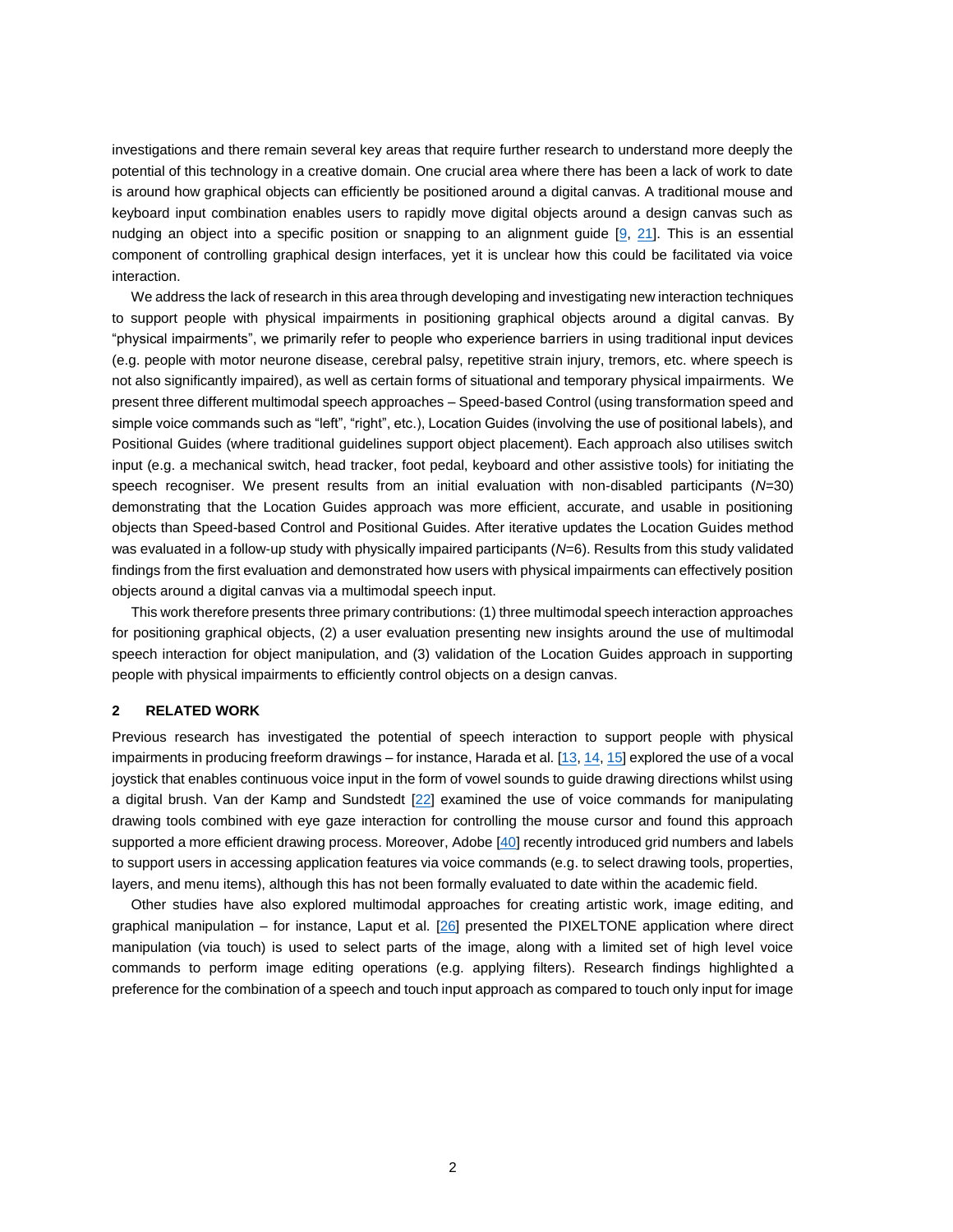processing operations. Srinivasan et al. [\[32\]](#page-13-7) also presented a similar approach using natural language speech commands and touch input for image editing operations. Touch input was used to select interface elements and voice commands (e.g. "change fill color", "add a sepia filter") were suggested to users based on their context. Results highlighted positive perceptions from participants although there were issues with speech recognition during the study. Sedivy and Johnson [\[30\]](#page-13-8) presented a multimodal approach where speech input is used for performing sketching operations (e.g. drawing shapes, lines, and coloring) whilst a stylus pen was utilized for object selection, rotation, resizing, dragging shapes, and layer navigation. Results from a user study found that speech input saved time in accessing drawing features, although this was an informal evaluation with only small group of non-disabled users. Hauptmann [\[16\]](#page-12-12) conducted a study to evaluate three different interaction approaches for manipulating graphical objects – these included speech only, gesture only, and a combination of both speech and gesture interaction. Participants were given a series of tasks to move, scale, and rotate a single cubed shaped object presented on the screen display. Results found that the majority of participants preferred the combination of both speech and gesture input for object manipulation. Hiyoshi and Shimazu [\[17\]](#page-12-7) also presented a multimodal approach where mouse pointing was used to specify the target position and voice was used for drawing and manipulating basic shapes (e.g. via statements such as "place the object here"). Moreover, Kim et al. [\[25\]](#page-13-9) investigated the use of short vocal commands in creative applications to support expert designers and found they can help creative experts to access various design features more efficiently, thus reducing cognitive and physical load.

The work highlighted demonstrates the wider potential of speech interaction to facilitate the production of visual design work, although further research is also required to understand the optimal approaches for supporting crucial and common low-level tasks that support an efficient creative workflow. For instance, the ability to effectively position objects around a digital canvas is essential, yet it remains unclear how this should be achieved via voice-based interaction. Moreover, the production of creative visual design work via speech interaction holds much potential for people with physical impairments, although there have also been a lack of studies evaluating this approach with disabled users. Further research is therefore required to thoroughly explore different interaction techniques that facilitate fundamental visual design activities (such as object positioning) to ensure optimal approaches are developed that support the creative process for people with physical impairments.

### **3 PROTOTYPE DESIGN**

We developed a new research prototype to investigate different object positioning approaches within a design canvas via multimodal interaction. The application was built using HTML, CSS, and JavaScript – with the Web Speech API [\[41\]](#page-13-10) used for detecting speech input from users. The prototype simulates a visual design application and displays a portfolio website design for a fictional professional photographer [\(Figure 1\)](#page-3-0).

The main design canvas [\(Fig. 1](#page-3-0) (a)) is fixed to 700x560 pixels to ensure that it can run on modern browsers without the need for vertical or horizontal scrolling (to help avoid inconsistent user experiences during evaluation studies). The design canvas consists of nine thumbnail sized images (150x90 pixels) which is similar in size and dimensions to those used in mainstream social media platforms (e.g. Facebook [\[42\]](#page-13-11), LinkedIn [\[43\]](#page-13-12), and Instagram [\[44\]](#page-13-13)) to display posts and profiles pictures. One of these images is the interaction object [\(Fig. 1](#page-3-0) (b)) that is presented in the top right corner of the design canvas (at the start of a task) and can be moved in all directions using a range of speech commands. The target placeholder [\(Fig. 1](#page-3-0) (c)) is displayed as a grey box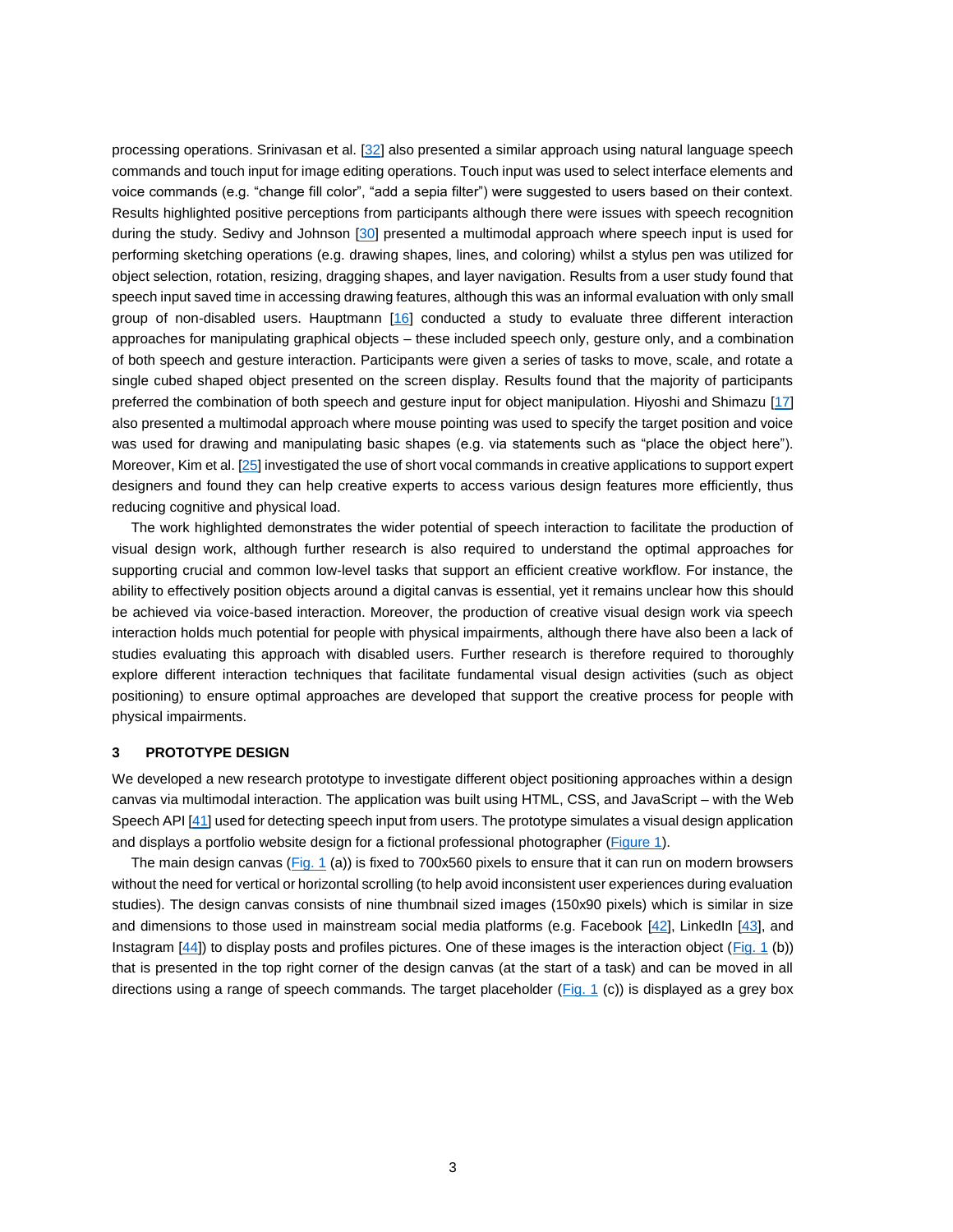which represents the final position where an interaction object needs to be positioned. The placeholder is the same size as the interaction object (150x90 pixels) to ensure the image can be accurately placed over it. The speech command panel [\(Fig. 1](#page-3-0) (d)) is displayed at the top middle section of the screen to help users visualize spoken voice commands which the system has recognized. Switch input (e.g. a keyboard, mechanical switch, head tracker, foot pedal, etc.) is utilised for initiating the speech recogniser on each task screen across three interaction approaches. Audio feedback (a popping sound effect) is also played after a voice command has been issued to make the user aware that their input has been recognized.

The transformation speed [\(Fig. 1](#page-3-0) (e)) can be seen in the top right corner and is used to facilitate users in moving interaction objects slower or faster depending on a user's preferences. The transformation speed can range from values of "1" to "500" and is controlled using the voice command 'speed' followed by a number (i.e. "speed 10"). For instance, when a user wants to move the interaction object towards left and the transformation speed is set to 10, the image will move 10 pixels to the left when the appropriate voice command is issued (i.e. "left"). The transformation speed can also be used to fine-tune the interaction object position when it is closer to the target placeholder (i.e. selecting the minimum speed value, e.g. "speed 1"). The interaction object is moved based on pixel values as opposed to continuous animation at the set speed. This decision was taken as latency in processing of speech recognition can result in slight delays of commands being issued, which in turn can lead to objects moving beyond the user's intended target position (if continuous animation is used) [\[23\]](#page-13-14).

The supported speech commands [\(Fig. 1](#page-3-0) (f)) at the bottom of the canvas are always visible to help users in recalling the available commands – these commands are dynamically changed on different screens depending on the object positioning approach used. The following subsections present the three different object positioning approaches – Speed-based Control, Speed Control + Location Guides, and Speed Control + Positional Guides.



<span id="page-3-0"></span>Figure 1: The research prototype interface showing (a) main design canvas, (b) interaction object, (c) target placeholder, (d) speech commands panel, (e) transformation speed, and (f) supported voice commands.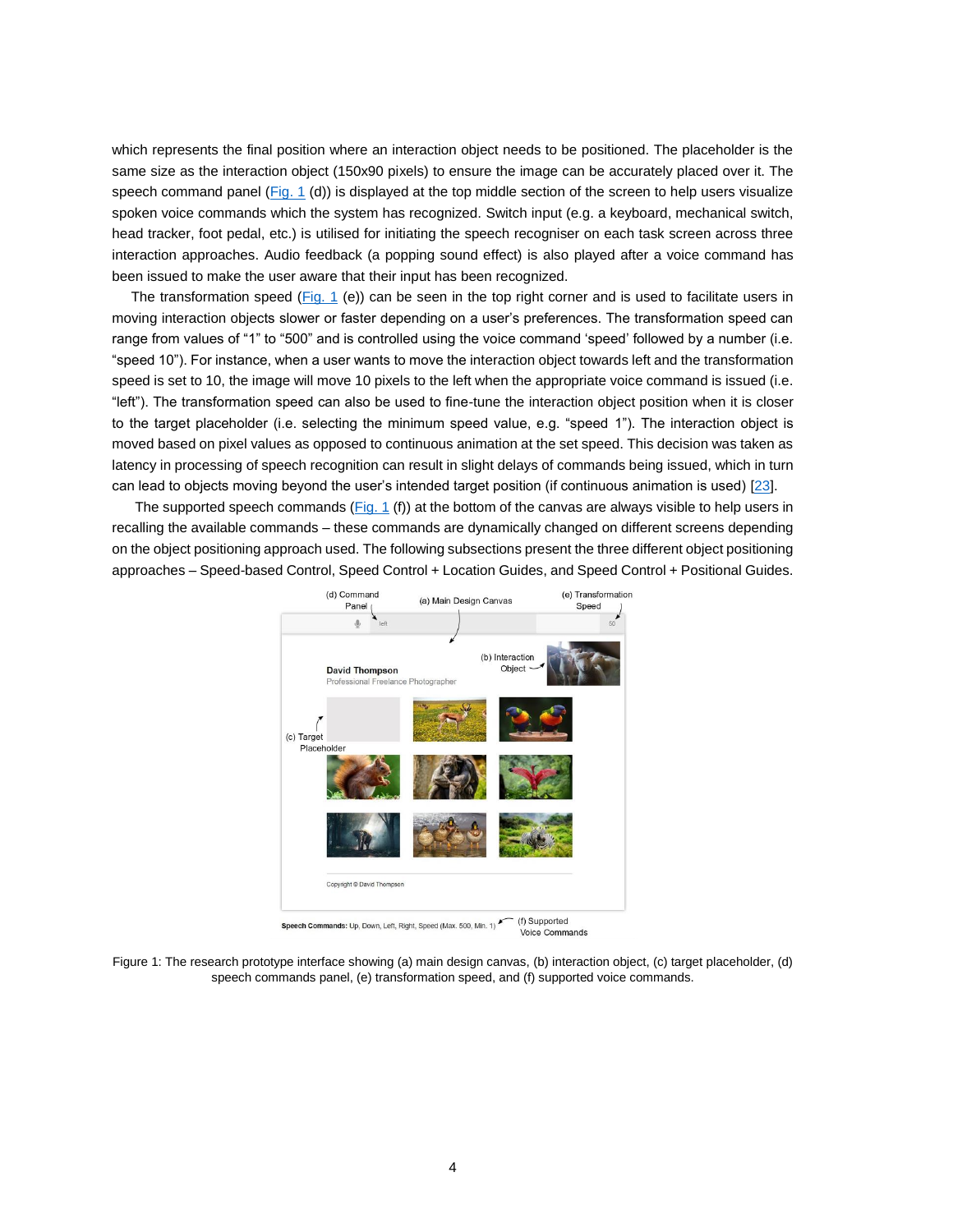#### **3.1 Speed-based Control**

This approach uses simple voice commands to move objects (images) around the design canvas. These commands include "left", "right", "down", and "up" to move the interaction object presented in the top right position of the design canvas [\(Figure 1\)](#page-3-0). These voice commands are informed and motivated from previous work in the field (e.g. [\[24\]](#page-13-15)) where directional voice commands were used to control different interface elements (e.g. a mouse cursor). This approach mainly relies on the transformation speed (as discussed above) to move and position the interaction object over the relevant placeholder. There are no additional visual cues or layout tools (in contrast to other two approaches) to support the image movement around the design canvas.

#### **3.2 Speed Control + Location Guides**

This approach utilizes the same speech commands used in the "Speed-based Control" approach, along with the use of location guidance to assist image positioning around the design canvas. The location guides were presented as a grid of circular labels (numbered from 1-90) overlaid on top of design canvas. The size of the circular labels was set to 20x20 pixels and were placed 75px (≈2cm) apart from each other. A series of informal usability tests evaluating a range of different label sizes and distances helped to inform a balance between sizes, numbers, and distancing of location guides to ensure users are not overloaded with options (which could result in a cluttered user experience). The opacity of the interface elements is lowered when the location guides are displayed to ensure the grid of labels are not obscured by visual content on the canvas. This approach is similar to the method used in Adobe XD [\[40\]](#page-13-5) where labels were used for selecting tools and features via voice, although this type of approach has not yet been explored for object positioning. The location guides can be displayed through saying "locations" – objects can then be moved saying the number contained within the label that is closest to target placeholder thus resulting in the top-left corner of the interaction object being placed over the appropriate location guide [\(Figure 2\)](#page-4-0). Location guides can be hidden stating "hide" command – users can then use the Speed-based Control method and transformation speed to refine specific location of the object.



<span id="page-4-0"></span>Figure 2: An example of the Location Guides feature where the top left corner of an image has been placed at the closest possible position (Location 22) over the target placeholder.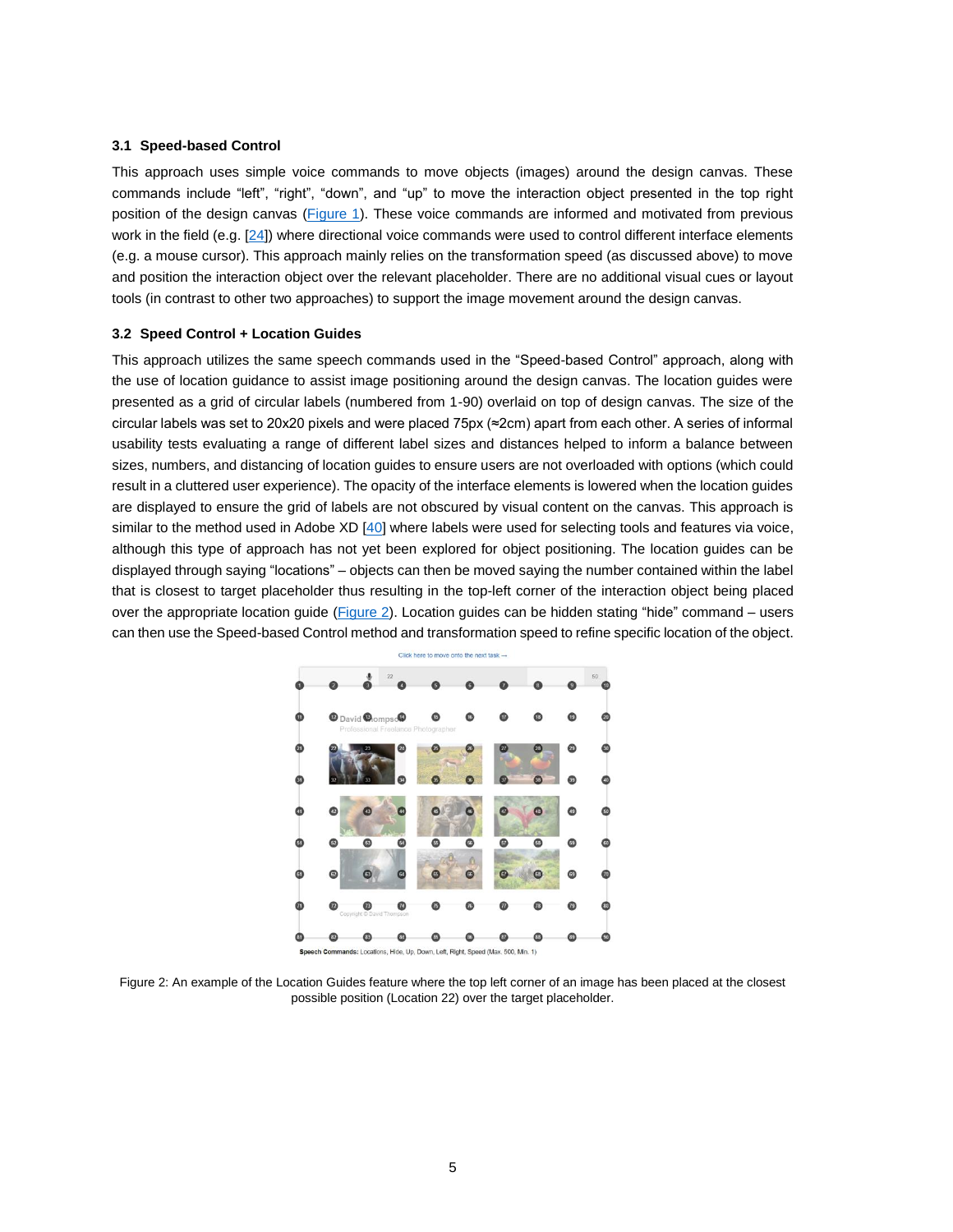### **3.3 Speed Control + Positional Guides**

The third approach uses standard vertical and horizontal positional guidelines commonly used in mainstream design software (e.g. Adobe Photoshop [\[1\]](#page-12-2) and Illustrator [\[2\]](#page-12-3)). A similar approach has also been used in related work investigating the positioning of graphical objects within a design canvas via the combination of gaze interaction and mechanical switches to support people with physical impairment [\[9\].](#page-12-8) We adapted these approaches for use via voice control  $(Figure 3)$  – users can initially enable the positional guide feature by stating "guides". A horizontal and vertical line are then displayed within the main canvas which can be moved through stating "left", "right", "up" or "down". The transformation speed is also associated with moving guidelines and can be changed using the same speed commands as discussed previously. As a first step, the vertical and horizontal lines need to be moved so that their intersection point is at the top left corner of the user's desired location. Use of the "snap" command then moves the interaction object to the point at which the lines intersect [\(Figure 3\)](#page-5-0). The "hide" command can be used to hide the positional guides from the main view. Users can also utilize the Speed-based Control if the interaction object is not snapped at the exact position over the relevant placeholder.



Speech Commands: Guides, Snap, Hide, Up, Down, Left, Right, Speed (Max. 500, Min. 1)

<span id="page-5-0"></span>Figure 3: An example of the Positional Guides feature with an image (top left) snapped at the intersection of the lines using the "snap" command.

#### **4 USER EVALUATION**

An online user evaluation was conducted with non-disabled participants to investigate whether they were able to position objects effectively via multimodal interaction. A within participant design was utilised with nondisabled participants to ensure the approaches were viable and usable prior to running evaluations with physically impaired participants. It was felt that this first study would provide interesting insights into the different approaches and opportunities for iterative improvements prior to working with disabled participants.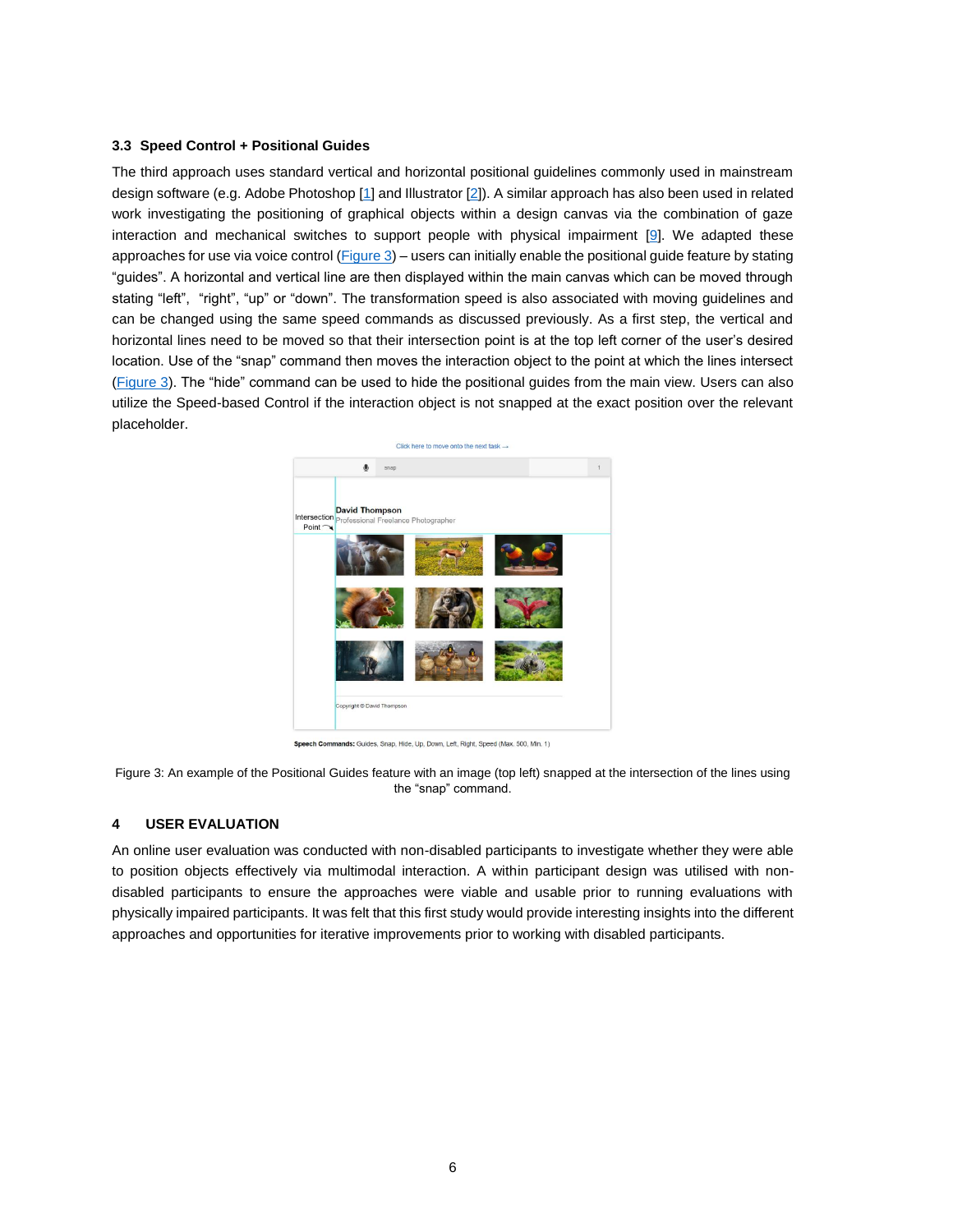### **4.1 Participants**

Thirty non-disabled participants (15 male and 15 female) were recruited from a population of University staff and students. Participants were aged between 19 to 52 years (Mean =  $28.13$ , SD =  $7.57$ ) and were native-English speakers. They were assessed based on their level of experience with graphical design software (10 Novice, 17 Intermediate, and 3 Experts), prototyping applications (15 Novice, 13 Intermediate, 2 Experts), and speech interaction technology (8 Novice, 16 Intermediate, and 6 Experts).

### **4.2 Apparatus and Procedure**

Participants were required to use their own computer and microphone for voice input, as well as a keyboard for simulating a switch to control the speech recognizer (using spacebar key). The Google Chrome browser was required for experimental tasks due to browser compatibility with the Web Speech API [\[41\]](#page-13-10). Participants initially communicated via email to confirm the testing schedule as well as the preferred platform for the evaluation session (e.g. Microsoft Teams [\[27\]](#page-13-16) or Zoom [\[38\]](#page-13-17)). At the start of testing sessions the URL of the object positioning prototype was provided to participants which they were asked to access and then share their screen content. A researcher then provided pre-test instructions to ensure participants understood the purpose of the study – once this was confirmed, they redirected to a consent page, followed by a pre-test survey asking questions around demographic information, graphic design and speech interaction experience.

Participants then completed training tasks (i.e. moving a single object around a blank design canvas) to understand how to operate the relevant object positioning method before starting the main tasks for each interaction approach. Participants then clicked a link at the top of the screen to move onto the main evaluation which consisted of three interaction approaches tested using nine object positioning tasks (i.e. 27 tasks in total). The order of interaction modes and tasks were randomized to minimize the potential for order bias. For each task, a different image was always placed in the top-right corner of the interface to be positioned over its associated placeholder (i.e. the grey box). Placing all interaction images in the top-right helped to ensure a consistent approach was adopted for comparing the different interaction techniques, as well as ensuring that participants had to move images in all directions to successfully complete tasks. Before starting a task participants activated the speech recogniser on each task screen using spacebar key. After successfully moving and positioning an interaction object over the relevant placeholder participants selected the next task link above the design canvas.

Once all nine tasks had been completed for an interaction technique participants were presented with the SUS form [\[5\]](#page-12-13) to complete. They then started on the next technique with an initial training session, followed by the main tasks, and then the SUS form again. Participants were also asked eight open-ended questions at the end of testing session to explore their perceptions of the different interaction techniques. Testing sessions lasted between 26 to 60 minutes in total.

### **4.3 Measures**

Task completion time, positional accuracy, speech recognition performance, and SUS scores [\[5\]](#page-12-13) were calculated to evaluate the three interaction techniques. Task completion time was measured from when participants selected the start task link until they selected the next task link upon task completion. Positional accuracies (distances) were measured through task-wise arrangement of final interaction objects and target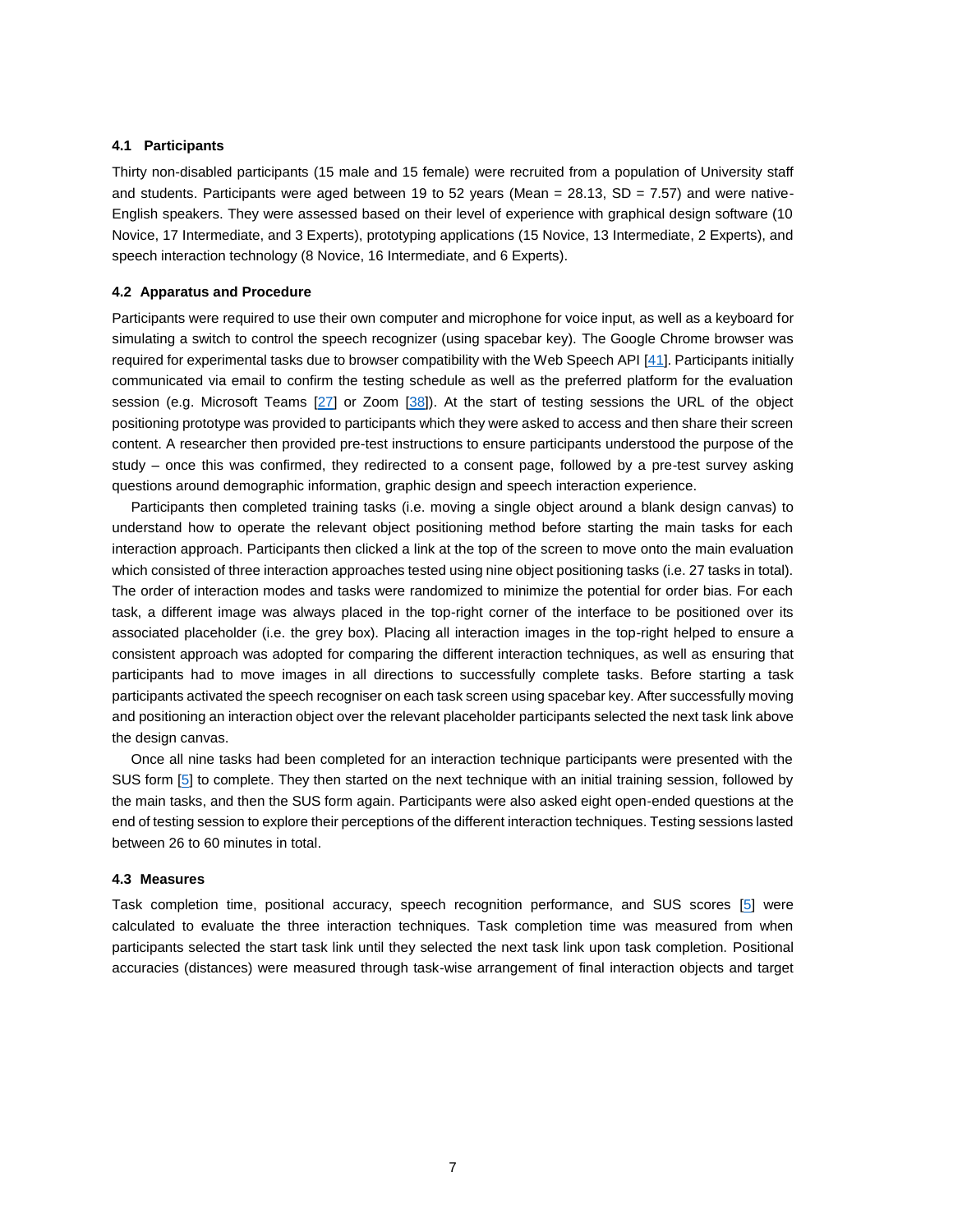placeholders locations, calculating the differences between these values, and then finding the Euclidean distance values [\[33\]](#page-13-18) from *x* and *y* values for each interaction approach.

Speech recognition performance was measured via speech recognition errors where "errors" were identified as the recognizer incorrectly interpreting a voice command (e.g. the speech command "right" misrecognized as "write"). SUS [\[5\]](#page-12-13) was used to evaluate perceptions of usability for each interaction approach. Post-study questions also explored participants' perceptions around each interaction approach, their overall impressions of using multimodal speech interaction for object positioning, and suggestions for improvements.

# **4.4 Results**

The Shapiro-Wilk's [\[31\]](#page-13-19) normality test ( $p > 0.05$ ) found task completion data to be normally distributed while positional accuracy, speech performance, and SUS data were not normally distributed. A one-way repeated measure ANOVA [\[11\]](#page-12-14) was utilized to analyze the differences between task completion times for each interaction approach. We used non-parametric Friedman test of differences for repeated measures with Bonferroni correction to analyze positional accuracy, speech performance, and SUS scores. Wilcoxon signed rank [\[37\]](#page-13-20) was used for Post-hoc tests to further analyze the differences in positional accuracy, speech performance, and usability scores.

#### *4.4.1 Task Completion Time.*

A statistically significant difference was observed between Speed-based Control (Mean = 11.33, SD = 2.28). Location Guides (Mean = 8.22, SD = 1.92), and Positional Guides (Mean = 12.39, SD = 2.97) in relation to task completion time (*F* (2, 58) = 49.16, *p* < 0.001, partial *η2* = 0.629). Post-hoc LSD tests [\[34\]](#page-13-21) showed a significant difference between Location Guides and Speed-based Control (sig = 0.001, *p* < 0.05), Location Guides and Positional Guides (sig = 0.001, p<0.05), and Speed-based Control and Positional Guides (sig = 0.012, p< 0.05). [Figure 4](#page-7-0) demonstrates participants took significantly less time to complete all tasks using the Location Guides approach in comparison to the other two techniques.



Figure 4: Task completion times

### <span id="page-7-0"></span>*4.4.2 Positional Accuracy.*

Average positional accuracy based on average Euclidean distance values across the Speed-based Control method was  $0.88$  (SD =  $0.81$ ), Location Guides  $0.62$  (SD =  $0.49$ ), and Positional Guides was  $0.68$  (SD =  $0.89$ ).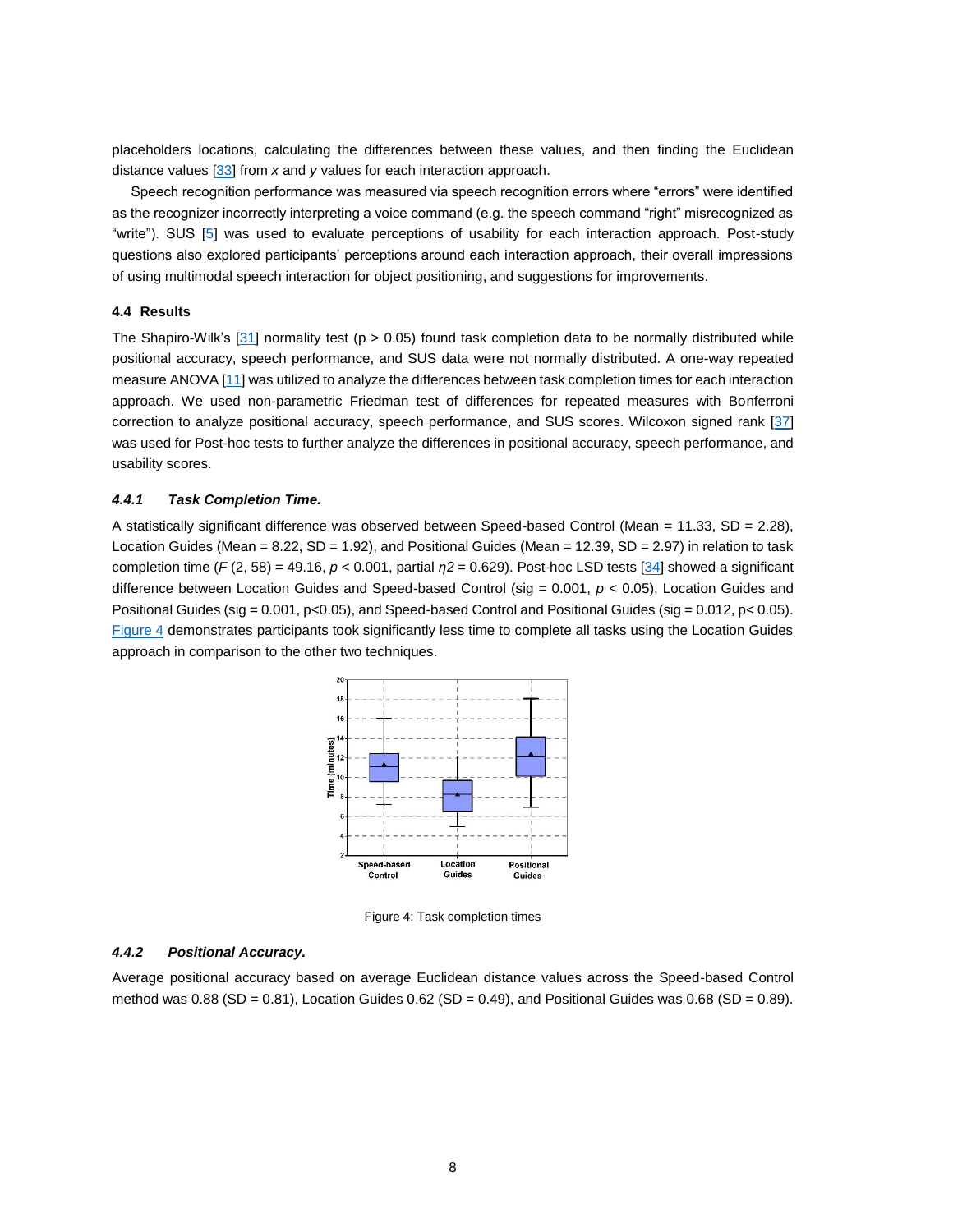Friedman test results highlighted significant differences in positional accuracy ( $X^2 = 0.014$ ,  $df = 2$ ,  $p < 0.05$ ). The post-hoc Wilcoxon signed rank showed a significant difference in positional accuracy between Location Guides and Speed-based Control (Z= -3.92, *p < 0.001*) and Positional Guides and Speed-based Control (Z= - 3.58, *p < 0.001*). No significant differences were found between Location Guides and Positional Guides (Z = - 0.69, *p = 0.48*). [Figure 5](#page-8-0) shows the positional accuracy as average positional distances which demonstrates how close (accurate) the interaction objects were placed over their target placeholders.



Figure 5: Positional accuracy

# <span id="page-8-0"></span>*4.4.3 Speech Performance.*

The total vocal commands issued across all 30 participants for Speed-based Control was  $4596$  (SD = 0.81), 3941 (SD = 0.49) for Location Guides, and 4837 (SD = 0.89) for Positional Guides. The total speech recognition errors for Speech-based Control was 376 (8.2%), 321 (8.14%) for Location Guides, and 437 (9.03%) for Positional Guides. Friedman test and post-hoc Wilcoxon signed rank showed no significant differences in speech performance among three speech interaction approaches  $(Z = -1.72, p = 0.09; Z = -1.17, p = 0.24; Z =$ -1.87, *p = 0.06*).

#### *4.4.4 Usability Evaluation.*

The average SUS scores for Location Guides was 86.56 (SD = 14.09) and is rated as "excellent" according to Bangor et al. [\[5\].](#page-12-13) Speed-based Control (Mean = 76.83, SD = 14.99) and Positional Guides (Mean = 80.25, SD =14.27) can also be labelled as exhibiting "good" usability [\[5\]](#page-12-13). Significant differences were found across the three interaction approaches ( $X^2 = 0.001$ ,  $df = 2$ ,  $p < 0.05$ ). The post-hoc Wilcoxon signed rank found a significant difference between Location Guides and Speed-based Control (Z = -3.03, *p* < 0.001). A significant difference was also observed between Location Guides and Positional Guides (Z = -2.42, *p* < 0.001). No significant differences were found between Positional Guides and Speed-based Control  $(Z = -1.33, p = 0.19)$ .

#### *4.4.5 Qualitative Evaluation.*

Overall, twenty participants preferred Location Guides, seven preferred Positional Guides, while three participants preferred Speed-based Control. Participants emphasized that the Location Guides approach was the most efficient and easy to use over the other methods *"…location guides is easy to understand, and quickest, as you are able to get close to the position you want then just fine-tune at that location"* (Participant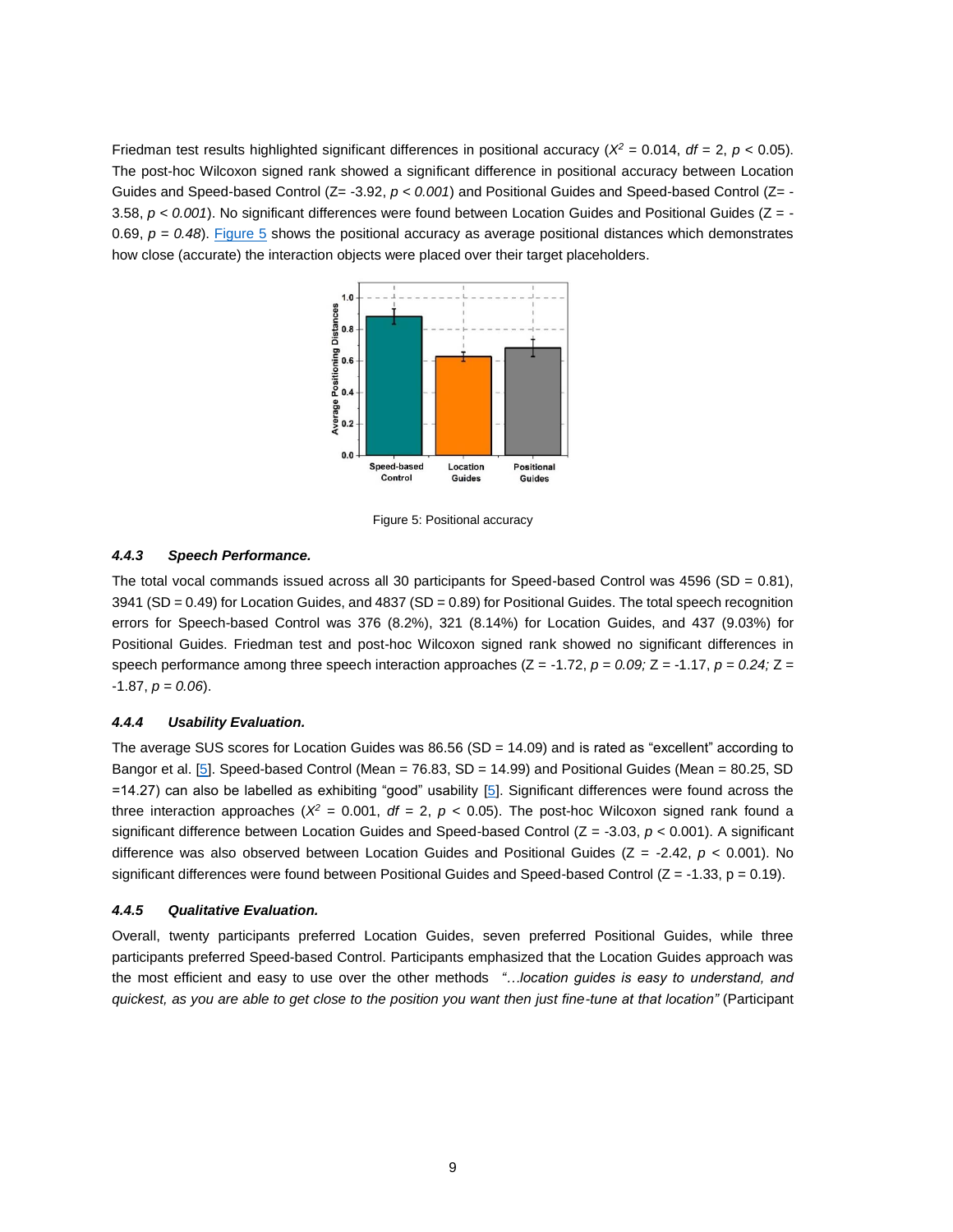13). Overall, all participants provided positive feedback in terms of using the three multimodal object positioning techniques. Participant 24 commented that they *"… liked all methods, straightforward to use, not much training required, pretty intuitive"*. Four participants commented that the system occasionally interpreted their utterances incorrectly – for instance, the "right" command was identified as "write" or "wright", "left" as "lift", and "snap" as "nap". Participant 6 commented that the speech command panel (i.e. [\(Fig. 1](#page-3-0) (f)) currently displays everything that a user verbalizes (including general conversational speech unrelated to controlling the application) and suggested filtering this to only display recognised commands. No participants highlighted speech recognition or the use of a keyboard to control the speech recognizer as a significant issue in completing the evaluation tasks.

# **4.5 Study Discussion**

The Location Guides approach was found to be significantly faster and more usable for the image positioning tasks than Positional Guides and Speed-based Control. Participants were also more accurate in positioning images when using Location Guides as compared to Speed-based Control (although there were no significant differences between Location and Positional Guides). Subjective feedback also highlighted that the majority of participants preferred the Location Guides method and provided positive feedback in terms of its efficiency and usability in placing images around the canvas. It was therefore decided that the Location Guides approach would be taken forward for further development and evaluation work in partnership with disabled participants.

# **5 FOLLOW-UP STUDY**

Iterative updates were made to the research prototype based on the feedback received from the first study – in particular, the speech recognition system performance was improved through mapping the homophones detected in the first study with the relevant "correct" commands (e.g. "write" was added to work similar to "right", etc.). We also applied filtering on recognized speech input to ensure that only supported voice commands were displayed in the command panel. Since the Location Guides method had a high SUS score and was considered easy to use and efficient, no further major updates were made to the prototype.

# **5.1 Participants**

Six participants (3 male and 3 female) were recruited through online advertisements and the London RSI support group [\[39\]](#page-13-22). Participants were aged between 27 to 49 years (Mean  $=$  38.33, SD  $=$  7.69) and all were native-English speakers. [Table 1](#page-10-0) details participants' impairments, technical experience, multimodal tools used during the testing session, and SUS scores.

# **5.2 Apparatus and Procedure**

Institutional Review Board approval was obtained for the research study. All participants used their own microphones for voice control and were encouraged to use their chosen form of switch input (e.g. foot pedal, mechanical switch, head tracker, keyboard, etc.). Evaluations were conducted online using the Zoom video conferencing platform [\[38\]](#page-13-17) and participants had to complete the same nine image positioning tasks using only the Location Guides method. The same procedure was followed for this study as discussed in Section 4.2. A semi structured interview was also conducted to investigate participants' experience and perceptions of the positioning technique. Evaluation sessions lasted between 20-35 minutes.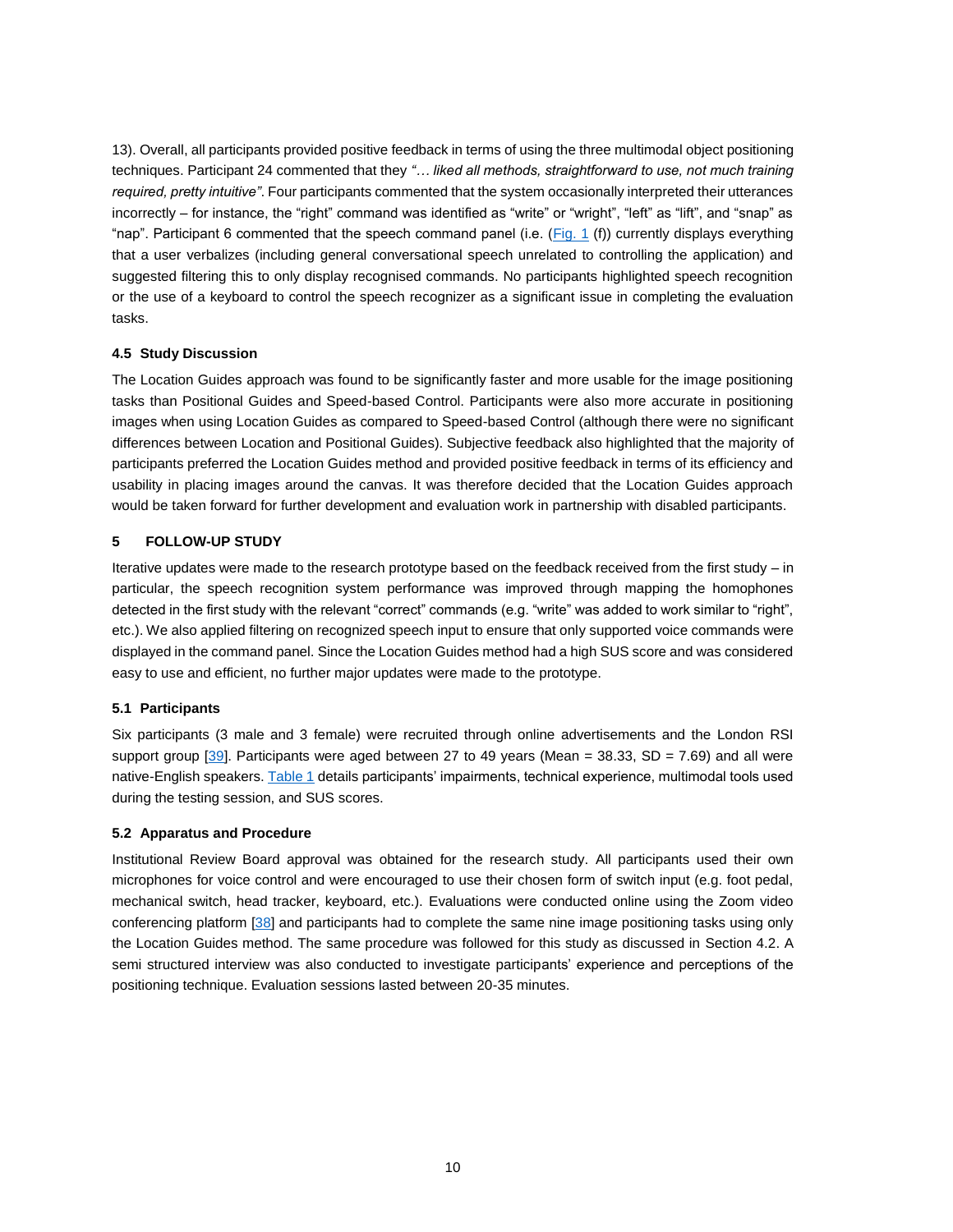# **5.3 Results**

#### *5.3.1 Usability, Task Completion Time, Positional Accuracy, Speech Performance.*

An average SUS score of 85.42 (SD = 12.28) was received for the Location Guides method which can be labelled as "Excellent" [\[5\]](#page-12-13) [\(Table 1\)](#page-10-0). The overall task completion times ranged between 6.24 (P2) – 13.95 minutes (P3), whilst the average task completion time across all six participants was 10.93 (SD = 3.18). The positional accuracy was calculated using Euclidean distances [\[33\]](#page-13-18) for individual participants where average values ranged from  $0.54 - 1.22$  (Mean =  $0.84$ , SD =  $0.25$ ). A total of 597 voice commands were issued across all six participants where 41 (6.86%) speech recognition errors were identified.

<span id="page-10-0"></span>Table 1: Participants Details: RSI = Repetitive Strain Injury; MM = Muscular Myopathy; GD = Graphical Design (Software); IP = Interface Prototyping (Software); ST = Speech Technology; AT = Assistive Technology

| ID             | Age/<br>Gender | <b>Physical</b><br><b>Impairments</b> | <b>Condition Details</b>                                                                               | <b>Technical Experience</b>                                                                                                           | <b>Multimodal tool</b><br>used during<br>testing session | <b>SUS</b><br><b>Score</b> |
|----------------|----------------|---------------------------------------|--------------------------------------------------------------------------------------------------------|---------------------------------------------------------------------------------------------------------------------------------------|----------------------------------------------------------|----------------------------|
| P1             | 27 (M)         | Tenosynovitis<br>(Since July 2020)    | Wrist Pain; Joint swelling<br>and stiffness; Difficulty in<br>using fingers.                           | GD: Average: IP: Novice:<br>ST. Dragon, Apple Siri;<br>AT: Head Tracker,<br>Foot pedal.                                               | Speech +<br>Foot pedal                                   | 92.50                      |
| P <sub>2</sub> | 34 (M)         | <b>RSI</b><br>(Since 2014)            | Hand tremors; Shooting<br>pain in hands and arms;<br>Pain in wrists; Tingling<br>sensation in fingers. | GD: Novice; IP: Novice;<br>ST: Dragon software,<br>Talon, Apple Siri, and<br>Google Assistant<br>AT: Eye tracking,<br>Vertical mouse. | Speech +<br>Keyboard                                     | 97.50                      |
| P3             | 49 (F)         | <b>RSI</b><br>(Since 2012)            | Severe pain and discomfort<br>in hands; Tiredness in<br>shoulders and upper arms.                      | GD: Novice ; IP: Novice;<br>ST: Dragon software;<br>AT: Novice.                                                                       | Speech +<br>Keyboard                                     | 82.50                      |
| P4             | 41 (F)         | <b>RSI</b><br>(Since 2010)            | Fatigue; Shoulder pain;<br>Sore wrists occasionally;<br>Pulsing pain in fingers.                       | GD: Expert; IP: Expert;<br>ST: Dragon software;<br>AT: Vertical mouse,<br>Mechanical Switch.                                          | Speech +<br>Jelly Bean<br>Switch                         | 100                        |
| P5             | 33 (M)         | <b>MM</b><br>(Since 2009)             | Muscles weakness; fatigue;<br>Lack of balance; Difficulty<br>with walking without sticks;              | GD: Average; IP: Average;<br>ST: Apple Siri;<br>Google Assistant<br>AT: Novice.                                                       | Speech +<br>Keyboard                                     | 67.50                      |
| P6             | 46 (F)         | <b>RSI</b><br>(Since 2000)            | Wrist pain, Pain in<br>shoulders and upper arms;<br>tiredness.                                         | GD: Novice; IP: Novice;<br>ST: Dragon software<br>AT. Novice.                                                                         | Speech +<br>Keyboard                                     | 72.50                      |

# *5.3.2 Qualitative Feedback.*

All participants provided positive feedback and were able to utilize the features within the research prototype for image positioning. Four participants (P1, P2, P3, and P6) commented that they liked the grid presentation of the location guides and that they enabled them to efficiently position objects ("…*I like that it gives you the control to easily do large imprecise movements followed by doing small more precise adjustments"* [P1]"). Moreover, P3 stated that the Location Guides approach *"… is straightforward and very helpful to align objects because when you are not using mouse moving things around canvas is a difficulty"*. P4 commented that "… *it*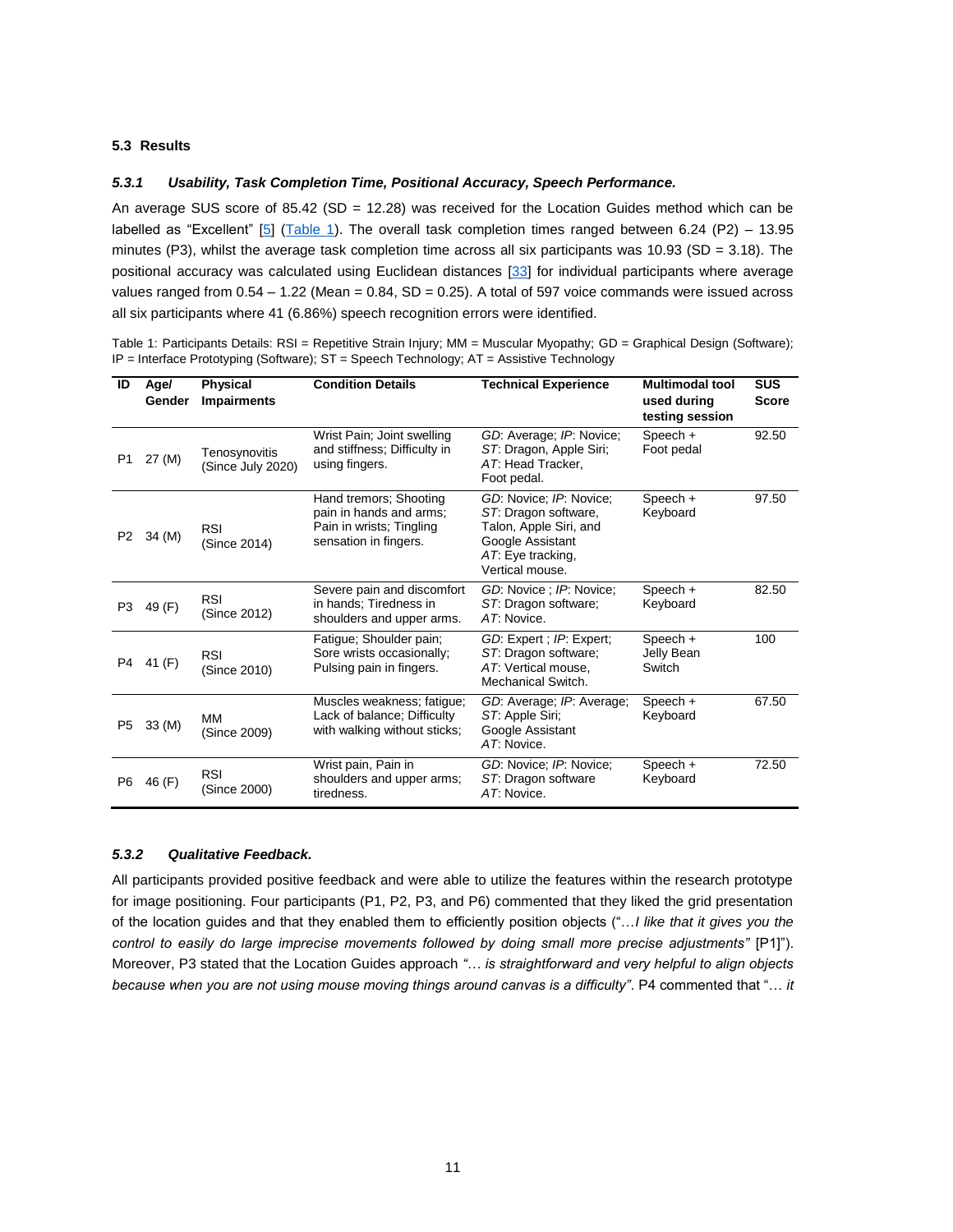*could be an interesting and useful activity for dragging things on the interface for manipulation work"*. Two participants were also able to effectively utilize their own assistive technologies to complete the tasks (i.e. P1 used a foot pedal for controlling the speech recognizer, whilst P4 used a Jelly Bean switch).

#### **6 DISCUSSION AND FUTURE WORK**

This paper has presented a new system that facilitates three different methods of positioning graphical objects around a design canvas via multimodal speech interaction (Speed-based Control, Location Guides, and Positional Guides). The majority of participants from the first study found all three approaches to be viable, although the Location Guides approach was perceived to be more efficient, accurate, and usable. People with physical impairments also provided positive feedback with results demonstrating that they were able to successfully complete image positioning tasks during the follow-up study. This work therefore contributes a deeper understanding around the viability of speech interaction to make core tasks associated with creative activities more accessible. Moreover, the results from this research have wider applicability in other related domains (e.g. positioning of objects in commercial office software – Word processors, presentation applications, operating systems, etc.), as well as the potential to support object positioning on different platforms (e.g. tablets and mobile phones).

One potential limitation of the work is related to the issues observed around accurate speech recognition (which is a known issue within the field [\[4,](#page-12-15) [28\]](#page-13-1)), although steps were taken to minimise this impact through using short vocal commands [\[25\]](#page-13-9), as well as use of homophones and filtering. The positive feedback and usability ratings from participant suggests that this helped to create an accessible and usable experience. The study also only involved native English speakers as participants – it will therefore be important in future work to explore further the efficacy of the recognition system using other languages (as well as additional possible factors such as the gender of participants). Another potential limitation is the interaction objects and placeholders used within the study being designed to match the size of images used in common portfolio design tasks (to help create a more realistic design scenario). However, it will be crucial in future studies to investigate a range of different graphical objects (e.g. shapes, typography, smaller/larger objects, longer/shorter distances [\[9,](#page-12-8) [18,](#page-12-16) [20,](#page-13-23) [36\]](#page-13-24)) and how users find the experience of positioning objects in these different design scenarios. We feel given the positive findings from the research highlighted that the approaches would still provide an accessible experience in these different contexts, although this will be important to validate.

In terms of other future work opportunities, one key underexplored area is the use of natural language vocal commands to support object positioning. It could be that commands such as "down x pixels", "place at the top of object x", or "align horizontally with object x and vertically with object y" would provide users with more flexibility in placing objects around a canvas. There has also been a lack of work around how other common positioning approaches (e.g. simultaneously selecting and snapping multiple objects to alignment guides) can be made accessible via speech control. Furthermore, it is crucial to investigate different voice supported techniques for other common fundamental object transformations such as scaling and rotation to help create inclusive design environments.

Exploring alternative multimodal approaches to support creative work is also a potentially fruitful area – research has examined the use of speech combined with gestures [\[10](#page-12-17)[,17\]](#page-12-7) and touch input [\[26,](#page-13-6) [32\]](#page-13-7), although other methods could also be beneficial (e.g. using gaze for selecting locations within a canvas and speech to confirm movements, thus helping address known issues such as the Midas Touch [\[19\]](#page-13-25)).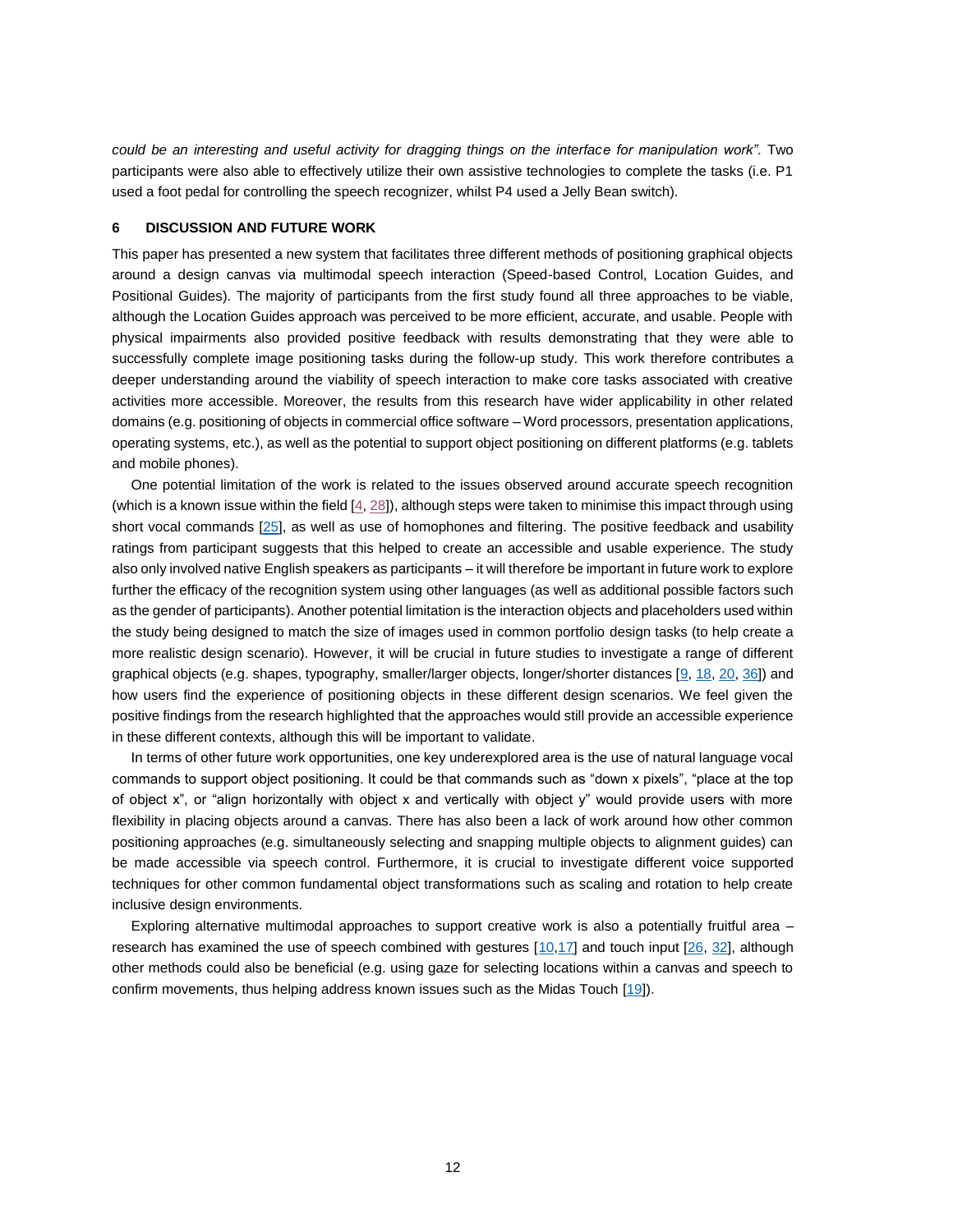# **7 CONCLUSION**

Our work presents the first empirical evaluations to investigate different multimodal speech interaction techniques (Speed-based Control, Location Guides, and Positional Guides) for supporting people with physical impairments in positioning objects around a design space. An initial evaluation with thirty non-disabled participants found that the Location Guides approach was more efficient, accurate, and usable than the other two approaches presented. A follow-up study validated that the Location Guides approach was also a suitable and effective approach for people with physical impairments when positioning objects within a design canvas. Feedback from participants across both evaluations also highlighted interesting insights for future research that will help to inform the design of more accessible and creative design environments moving forward.

#### **REFERENCES**

- <span id="page-12-2"></span>[1] Adobe. 1999. Photoshop apps - desktop, mobile, and tablet | Photoshop.com. Retrieved May 31, 2021 from https://www.photoshop.com/en
- <span id="page-12-3"></span>[2] Adobe Inc. 2012. Adobe Illustrator CS6: Industry-leading vector graphics software. Retrieved May 31, 2021 from https://www.adobe.com/uk/products/illustrator.html
- <span id="page-12-4"></span>[3] Adobe Inc. 2021. Adobe XD | Fast & Powerful UI/UX Design & Collaboration Tool. Retrieved May 31, 2021 from https://www.adobe.com/uk/products/xd.html
- <span id="page-12-15"></span>[4] Mohammad M Alsuraihi and Dimitris I Rigas. 2007. How effective is it to design by voice? In *Proceedings of HCI 2007: The 21st British HCI Group Annual Conference.*1–4. DOI:https://doi.org/10.14236/ewic/hci2007.42
- <span id="page-12-13"></span>[5] Aaron Bangor, Philip Kortum, and James Miller. 2009. Determining what individual SUS scores mean: adding an adjective rating scale. *Journal of usability studies.* 114–123.
- <span id="page-12-5"></span>[6] Philip R Cohen and Sharon L Oviatt. 1995. The role of voice input for human-machine communication. *Proceedings of National Academy of Sciences*. 9921–9927. DOI:https://doi.org/10.1073/pnas.92.22.9921
- <span id="page-12-0"></span>[7] Chris Creed. 2018. Assistive technology for disabled visual artists: exploring the impact of digital technologies on artistic practice. *Disability and Society.* 1103–1119. DOI:https://doi.org/10.1080/09687599.2018.1469400
- <span id="page-12-1"></span>[8] Chris Creed, Russell Beale, and Paula Dower. 2014. Digital tools for physically impaired visual artists. In *Proceedings of the 16th international ACM SIGACCESS conference on Computers & accessibility*. 253–254. DOI:https://doi.org/10.1145/2661334.2661386
- <span id="page-12-8"></span>[9] Chris Creed, Ian Williams, and Maite Frutos-Pascual. 2020. Multimodal Gaze Interaction for Creative Design. In *Proceedings of the 2020 CHI Conference on Human Factors in Computing Systems*. 1–13. DOI:https://doi.org/10.1145/3313831.3376196
- <span id="page-12-17"></span>[10] Carlos Duarte and Joana Neca. 2011. Evaluation of Gestural Interaction with and without Voice Commands. In *Proceedings of IHCI 2011- IADIS conference on Interfaces and Human Computer Interaction*. Retrieved January 27, 2021 from https://www.researchgate.net/publication/256007049
- <span id="page-12-14"></span>[11] Ellen R. Girden. 1992. ANOVA: Repeated Measures. Google Books. Retrieved May 31, 2021 from https://books.google.co.uk/books?hl=en&lr=&id=JomGKpjnfPcC&oi=fnd&pg=PP7&dq=one+way+repeated+measures+anova&ots=myU tDhTn7B&sig=hIqzBTLl1sivUonLLYkVTnn-Ypg&redir\_esc=y#v=onepage&q=one way repeated measures anova&f=false. Sage
- <span id="page-12-6"></span>[12] Arno Gourdol, Laurence Nigay, Daniel Salber, and Joelle Coutaz. 1992. Two Case Studies of Software Architecture for Multimodal Interactive Systems: VoicePaint and a Voice-enabled Graphical Notebook. *Engineering for Human-Computer Interaction*. 271–84.
- <span id="page-12-9"></span>[13] Susumu Harada, T Scott Saponas, and James A Landay. 2007. VoicePen: Augmenting pen input with simultaneous non-linguistic vocalization. In *Proceedings of the 9th International Conference on Multimodal Interfaces, ICMI'07*. 178–185. DOI:https://doi.org/10.1145/1322192.1322225
- <span id="page-12-10"></span>[14] Susumu Harada, Jacob O. Wobbrock, and James A. Landay. 2007. VoiceDraw: A hands-free voice-driven drawing application for people with motor impairments. In *ASSETS'07: Proceedings of the Ninth International ACM SIGACCESS Conference on Computers and Accessibility*. 27–34. DOI:https://doi.org/10.1145/1296843.1296850
- <span id="page-12-11"></span>[15] Susumu Harada, Jacob O. Wobbrock, Jonathan Malkin, Jeff A. Bilmes, and James A. Landay. 2009. Longitudinal study of people learning to use continuous voice-based cursor control. In *Proceedings of the SIGCHI conference on Human Factors in Computing Systems.* 347– 356. DOI:https://doi.org/10.1145/1518701.1518757
- <span id="page-12-12"></span>[16] Alexander G. Hauptmann. 1989. Speech and gestures for graphic image manipulation. In *Proceedings of the SIGCHI conference on Human factors in computing systems*. 241–245. DOI:https://doi.org/10.1145/67449.67496
- <span id="page-12-7"></span>[17] Mayumi Hiyoshi and Hideo Shimazu. 1994. Drawing pictures with natural language and direct manipulation. In *COLING 1994 Volumn 2: The 15th International Conference on Computational Linguistics*. DOI:https://doi.org/10.3115/991250.991262
- <span id="page-12-16"></span>[18] Ruimin Hu, Shaojian Zhu, Jinjuan Feng, and Andrew Sears. 2011. Use of speech technology in real life environment. In *International Conference on Universal Access in Human-Computer Interaction*. Springer, Berlin, Heidelberg. 62–71. DOI:https://doi.org/10.1007/978- 3-642-21657-2\_7